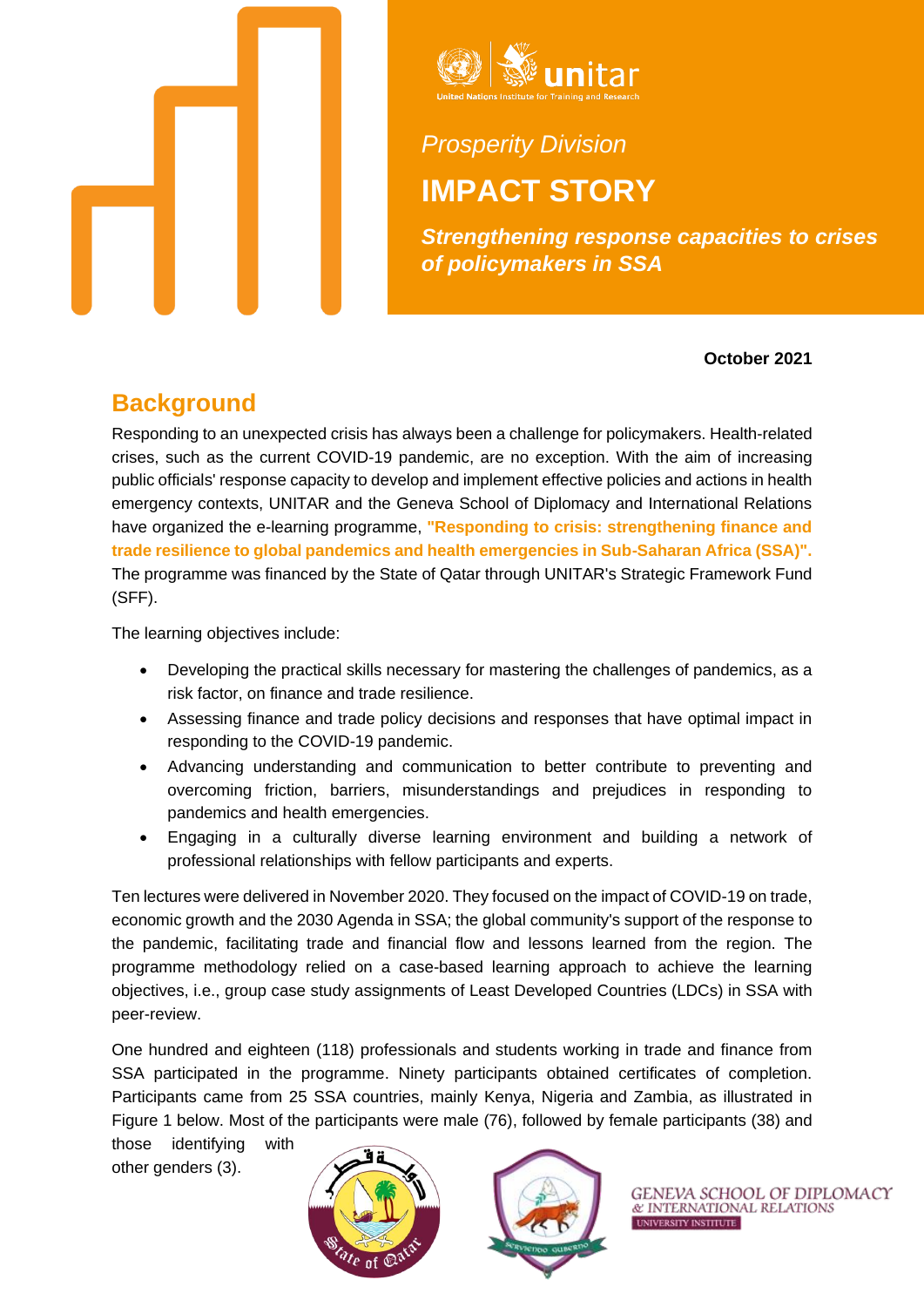This Impact Story collects feedback from participants six months after completing programme. It aims to highlight any changes that have occurred in their professional, academic or personal lives as a result of attending the course. The analysis is based on an online survey completed by 53 participants (45 per cent response rate), as part of independent evaluation conducted on behalf of UNITAR's Strategic Framework Fund, and one in-depth interview. Other participants who indicated a willingness to discuss their survey responses in more detail were contacted to participate in the interviews for this Impact Story. Unfortunately, we did not receive any further confirmation from them. We overcame this challenge by synthetising information from four video testimonials and the summary notes of twelve semi-structured interviews collected during the course the UNITAR SFF independent evaluation.

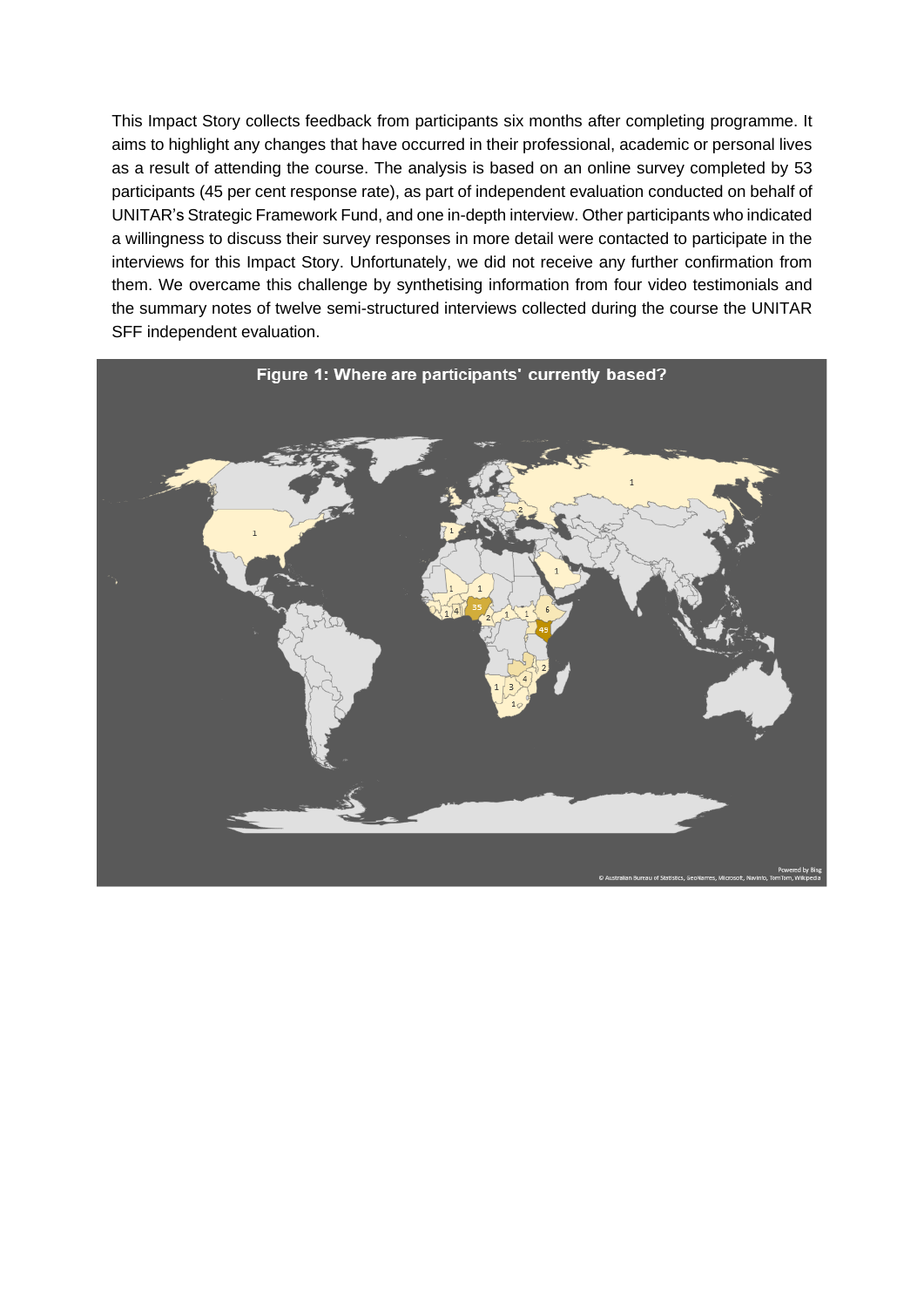### **Application of knowledge and skills from the e-learning programme**

Of the 118 participants, most worked in governmental organizations, the private sector and academia. At the beginning of the programme, participants expressed a willingness to use the knowledge and skills from the course in their professional life: Participants intended to apply their new knowledge and skills for: academic research and teaching; advising policymakers and finance or trade institutions; legal advisory and capacity building activities; design of COVID-19 mitigation and recovery plans; academic assignments; improvement of project planning and design; and resource mobilization.

Many of the above examples were cited by survey respondents for this Impact Story: **38 out of 53 survey respondents (72 per cent) indicated having applied the knowledge and skills from the programme**, as shown in Figure 2. Specific on-the-job application described by survey



respondents included the potential impact of COVID-19 in project proposals, market performance and organization strategy, analysis of credit extensions, drafting policy briefs and research papers, assessment of taxpayers, use of information for panel discussions and designing strategies to cope with financial challenges in the workplace. One of the respondents highlighted some unexpected changes, such as increased skills in managing diversity in the workplace. He

confirmed an increased awareness of diversity after interacting with colleagues from other countries during the course assignments. Testimonies from participants also highlight the application of knowledge from the course to academic tasks (e.g., master's dissertation).

The training programme prompted additional changes to participants' working lives, such as participants sharing knowledge from the course with colleagues informally (94 per cent) or formally (76 per cent), greater engagement in tasks related to the training topics (82 per cent), new responsibilities at work related to the training topics (50 per cent), job promotion or new job due to the programme (24 per cent each) and overall increased performance in the workplace (68 per cent). Confidence in performing the tasks was the area with the greatest percentage of change reported (100 per cent). Figure 3 illustrates this distribution.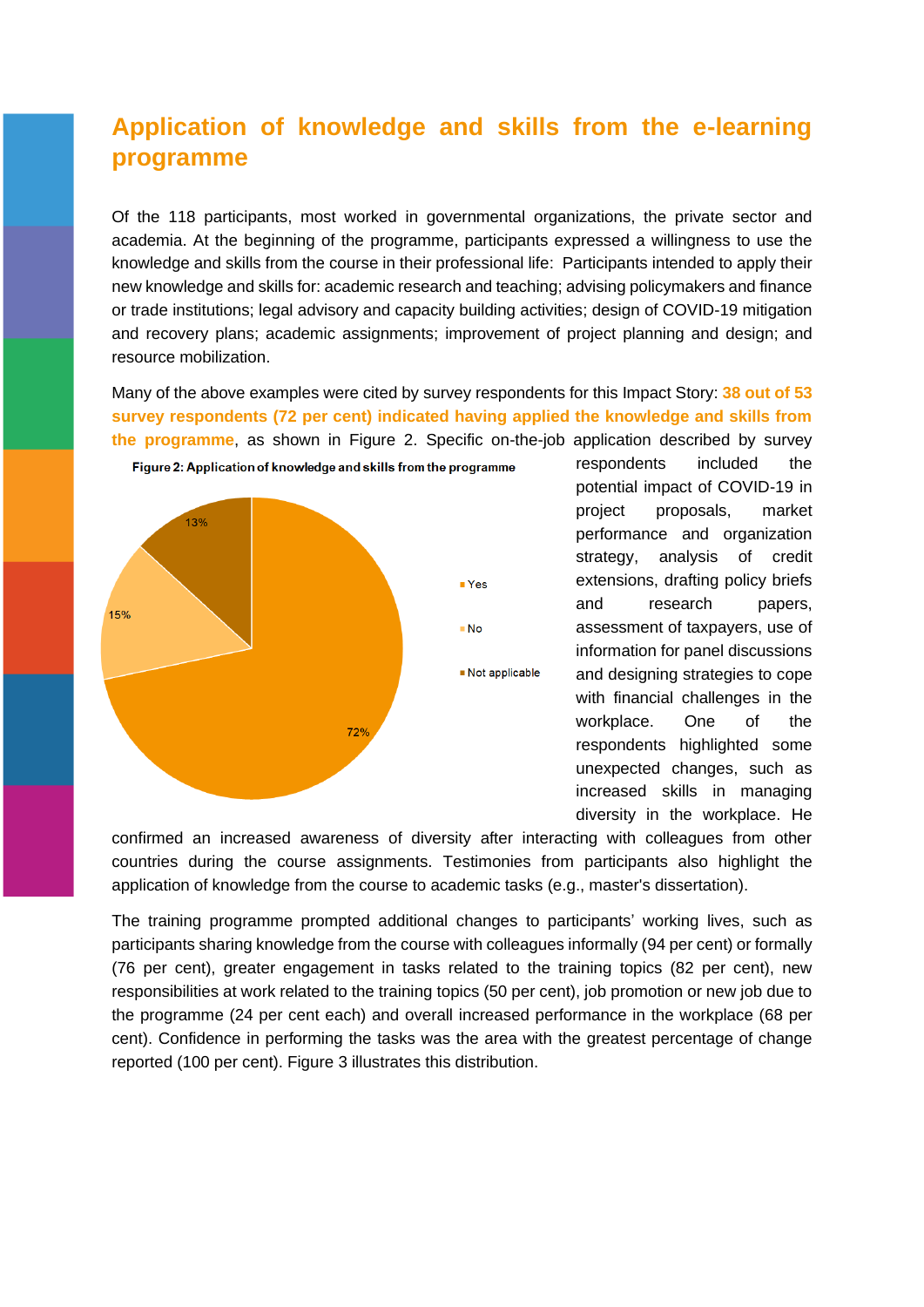

#### Figure 3: Changes in participants work as a result of the training

Moreover, survey respondents attributed a large part of the changes at work and application of knowledge to the training programme (73 per cent). According to interviewees who took part in the independent UNITAR SFF evaluation, the programme was very timely, given the COVID-19 context.

Factors for success of application of knowledge indicated by survey respondents included initial action plans to apply the knowledge and skills from the programme (as highlighted above), support from colleagues and peers and an overall enabling environment at work. The training materials, trainers' expertise, peer-review exercises and interaction with other participants were considered to be the key strengths of the training programme, which facilitated their understanding of the subject matter. Participants from the countries included in the case studies stated that the exercise helped them to contextualize the knowledge in the workplace. However, participants suggested extending the duration of the course and making the training materials available in good time to allow more time to prepare for the sessions.

The factors which posed a hindrance to application of knowledge included the lack of an incentive system at work to encourage application of new knowledge, the absence of a supportive environment (i.e., policies and structures), and the lack of opportunities to apply knowledge and skills.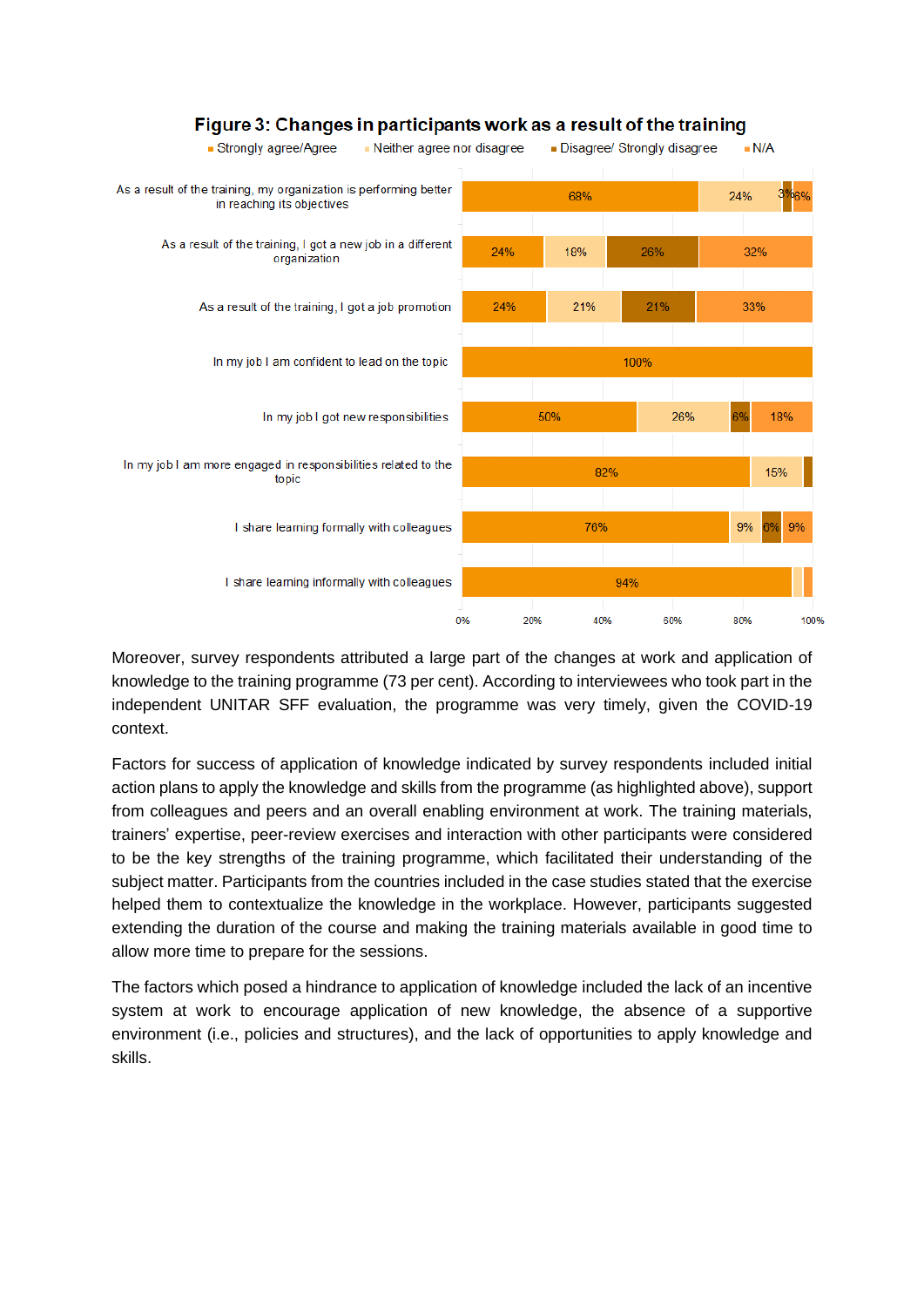

## **Ali Baba Abdulkarim**

Revenue officer at Kwara State Internal Revenue Service **Informed decision-making of tax payment in the COVID-19 context**

*Kwara State, Nigeria.* Ali is a revenue officer at the Kwara State Internal Revenue Service. He holds a bachelor's degree in economics and is a certified accountant. Ali's work has been focused on the financial sector. Before joining the organization, he worked as a risk analyst in a microfinance institution. In the future, Ali would like to have his own business, ideally in the transport sector. In view of this, Ali considers it essential to acquire new knowledge that can help him in his current job and any professional future endeavours. The e-learning programme fulfilled his requirement for learning opportunities.

Ali describes his current role "as a mediator between the government and the population on revenue and tax-related issues". Ali recently transferred to the tax department from the informal sector department. In his previous role, Ali conducted taxpayer assessments to advise the government on the best way to collect revenue from informal sector workers.

The programme helped Ali specifically in this regard. During the course, participants received information on the impact COVID-19 had on the performance of different sectors in SSA countries. **Ali was able to use the information from his own country to make informed judgements on how to negotiate and manage tax decisions for the population according to their business sector.** Ali says you have to be very careful when assessing taxpayers to ensure that youdo not damage business performance, especially with COVID-19 which has affected many businesses, some of which are now debt-ridden. **Ali feels his analysis is more informed and fairer as a result of using the information provided in the programme.** However, he is not responsible for deciding how to proceed with taxpayers, he can only advise on the way forward.

Ali acknowledges that he has not applied the knowledge and skills learned as much as he would have liked but he is doing his best . He has been hindered by a lack of confidence, but believes that experience can teach you new ways to apply knowledge. Nevertheless, Ali remains very positive and continues to seek out opportunities to "maximize" his newly acquired knowledge. He also hopes to exploit the new knowledge when he has his own business in the future.

Ali appreciates the programme's format and is looking forward to new UNITAR courses to continue his professional growth.